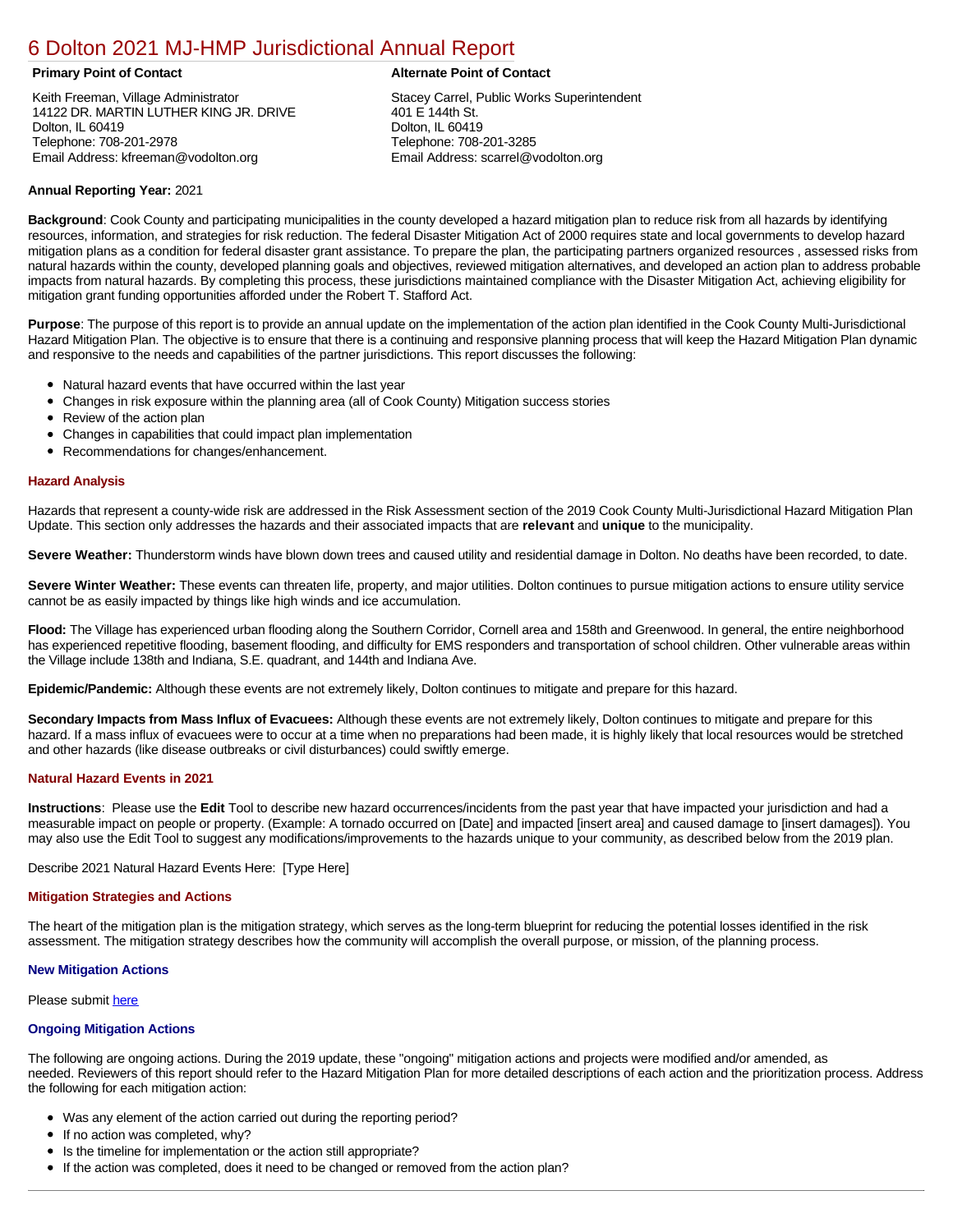| TABLE: HAZARD MITIGATION ACTION PLAN MATRIX                                                                                                                                                                                                                                                                                                                                                       |             |                                                            |                                                                                                                                                           |                          |                         |                          |                                                                    |                                                            |  |  |
|---------------------------------------------------------------------------------------------------------------------------------------------------------------------------------------------------------------------------------------------------------------------------------------------------------------------------------------------------------------------------------------------------|-------------|------------------------------------------------------------|-----------------------------------------------------------------------------------------------------------------------------------------------------------|--------------------------|-------------------------|--------------------------|--------------------------------------------------------------------|------------------------------------------------------------|--|--|
| <b>Completion status legend:</b><br><b>o</b> = Action Ongoing toward Completion<br>$N = New$<br>$R =$ Want Removed from Annex<br>$C = Project Completed$<br>$X = No$ Action Taken                                                                                                                                                                                                                 |             |                                                            |                                                                                                                                                           |                          |                         |                          |                                                                    |                                                            |  |  |
| 2021 Status                                                                                                                                                                                                                                                                                                                                                                                       | 2020 Status | 2019 Status                                                | <b>Hazards Mitigated</b>                                                                                                                                  | <b>Objectives</b><br>Met | Lead<br><b>Agencies</b> | <b>Estimated</b><br>Cost | Sources of<br><b>Funding</b>                                       | <b>Timeline/Projected</b><br><b>Completion Date</b><br>(a) |  |  |
| Action D5.1—Increase the capacity of existing stormwater detention and retention basins.                                                                                                                                                                                                                                                                                                          |             |                                                            |                                                                                                                                                           |                          |                         |                          |                                                                    |                                                            |  |  |
| <b>Status Description:</b>                                                                                                                                                                                                                                                                                                                                                                        |             |                                                            |                                                                                                                                                           |                          |                         |                          |                                                                    |                                                            |  |  |
| Ongoing                                                                                                                                                                                                                                                                                                                                                                                           |             | Ongoing                                                    | Flood, Severe<br>Weather, Severe<br><b>Winter Weather</b>                                                                                                 | 1, 2, 9, 13              | City, MWRD              | High                     | General<br>Revenue,<br>MWRD-Phase<br>II, Grants                    | Ongoing                                                    |  |  |
| Action D5.2—Develop and maintain a database to track community vulnerability/exposure to identify hazard areas.                                                                                                                                                                                                                                                                                   |             |                                                            |                                                                                                                                                           |                          |                         |                          |                                                                    |                                                            |  |  |
| <b>Status Description:</b>                                                                                                                                                                                                                                                                                                                                                                        |             |                                                            |                                                                                                                                                           |                          |                         |                          |                                                                    |                                                            |  |  |
| Ongoing                                                                                                                                                                                                                                                                                                                                                                                           |             | Ongoing                                                    | Multi-hazard                                                                                                                                              | 1, 5, 6                  | City                    | <b>Medium</b>            | General<br>revenue                                                 | Short-term                                                 |  |  |
| hazards.                                                                                                                                                                                                                                                                                                                                                                                          |             |                                                            | Action D5.3—Incorporate a GIS system/management plan for tracking permitting, land use patterns, tracking hazard data, and mapping risk for various       |                          |                         |                          |                                                                    |                                                            |  |  |
| <b>Status Description:</b>                                                                                                                                                                                                                                                                                                                                                                        |             |                                                            |                                                                                                                                                           |                          |                         |                          |                                                                    |                                                            |  |  |
| Ongoing                                                                                                                                                                                                                                                                                                                                                                                           |             | Ongoing                                                    | Multi-hazard                                                                                                                                              | 3, 4, 10                 | City                    | Medium                   | General<br>revenue                                                 | Short-term                                                 |  |  |
|                                                                                                                                                                                                                                                                                                                                                                                                   |             |                                                            | Action D5.4—Completing a stormwater drainage study for known problem areas.                                                                               |                          |                         |                          |                                                                    |                                                            |  |  |
| <b>Status Description:</b>                                                                                                                                                                                                                                                                                                                                                                        |             |                                                            |                                                                                                                                                           |                          |                         |                          |                                                                    |                                                            |  |  |
| Ongoing                                                                                                                                                                                                                                                                                                                                                                                           |             | Ongoing                                                    | Flood, Severe<br>Weather, Severe<br><b>Winter Weather</b>                                                                                                 | 1, 3, 10                 | City                    | Medium                   | Grant/General<br>Revenue                                           | Short-term                                                 |  |  |
|                                                                                                                                                                                                                                                                                                                                                                                                   |             |                                                            | Action D5.5—Protect infrastructure and critical facilities from damage by engineering and/or retrofitting roads to withstand hazards.                     |                          |                         |                          |                                                                    |                                                            |  |  |
| <b>Status Description:</b>                                                                                                                                                                                                                                                                                                                                                                        |             |                                                            |                                                                                                                                                           |                          |                         |                          |                                                                    |                                                            |  |  |
| Ongoing                                                                                                                                                                                                                                                                                                                                                                                           |             | Ongoing                                                    | Multi-hazard                                                                                                                                              | 1, 2, 9, 13              | City                    | High                     | Grant/General<br>Revenue                                           | Long-term                                                  |  |  |
|                                                                                                                                                                                                                                                                                                                                                                                                   |             |                                                            | Action D5.6—Developing and implementing a multi-hazard public awareness program.                                                                          |                          |                         |                          |                                                                    |                                                            |  |  |
| <b>Status Description:</b>                                                                                                                                                                                                                                                                                                                                                                        |             |                                                            |                                                                                                                                                           |                          |                         |                          |                                                                    |                                                            |  |  |
| Ongoing                                                                                                                                                                                                                                                                                                                                                                                           |             | Ongoing                                                    | Multi-hazard                                                                                                                                              | 6, 8                     | City                    | Low                      | Grant/General<br>Revenue                                           | Ongoing                                                    |  |  |
|                                                                                                                                                                                                                                                                                                                                                                                                   |             | priority to properties with exposure to repetitive losses. | Action D5.7—Where appropriate, support retrofitting, purchase, or relocation of structures in hazard-prone areas to prevent future structure damage. Give |                          |                         |                          |                                                                    |                                                            |  |  |
| <b>Status Description:</b>                                                                                                                                                                                                                                                                                                                                                                        |             |                                                            |                                                                                                                                                           |                          |                         |                          |                                                                    |                                                            |  |  |
| Ongoing                                                                                                                                                                                                                                                                                                                                                                                           |             | Ongoing                                                    | Αll                                                                                                                                                       | 7, 13                    | City                    | High                     | <b>FEMA Hazard</b><br>Mitigation<br>Grants, Local<br>contributions | Long-term<br>(depending on<br>funding)                     |  |  |
|                                                                                                                                                                                                                                                                                                                                                                                                   |             |                                                            | Action D5.8—Continue to support the countywide actions identified in this plan                                                                            |                          |                         |                          |                                                                    |                                                            |  |  |
| <b>Status Description:</b>                                                                                                                                                                                                                                                                                                                                                                        |             |                                                            |                                                                                                                                                           |                          |                         |                          |                                                                    |                                                            |  |  |
| Ongoing                                                                                                                                                                                                                                                                                                                                                                                           |             | Ongoing                                                    | All                                                                                                                                                       | All                      | City                    | Low                      | <b>General Fund</b>                                                | Short-term and long-<br>term                               |  |  |
|                                                                                                                                                                                                                                                                                                                                                                                                   |             |                                                            | Action D5.9-Actively participate in the plan maintenance strategy identified in this plan.                                                                |                          |                         |                          |                                                                    |                                                            |  |  |
| <b>Status Description:</b>                                                                                                                                                                                                                                                                                                                                                                        |             |                                                            |                                                                                                                                                           |                          |                         |                          |                                                                    |                                                            |  |  |
| Ongoing                                                                                                                                                                                                                                                                                                                                                                                           |             | Ongoing                                                    | All                                                                                                                                                       | 3, 4, 6                  | DHSEM, City             | Low                      | <b>General Fund</b>                                                | Short-term                                                 |  |  |
| Action D5.10—Consider participation in incentive-based programs such as the Community Rating System, Tree City, and StormReady.                                                                                                                                                                                                                                                                   |             |                                                            |                                                                                                                                                           |                          |                         |                          |                                                                    |                                                            |  |  |
| <b>Status Description:</b><br>Ongoing                                                                                                                                                                                                                                                                                                                                                             |             | Ongoing                                                    | ΑIΙ                                                                                                                                                       | 3, 4, 5, 6, 7, 9,        | City                    | Low                      | <b>General Fund</b>                                                | Long-term                                                  |  |  |
| 10, 11, 13<br>Action D5.11—Maintain good standing under the National Flood Insurance Program by implementing programs that meet or exceed the minimum NFIP<br>requirements. Such programs include enforcing an adopted flood damage prevention ordinance, participating in floodplain mapping updates, and providing<br>public assistance and information on floodplain requirements and impacts. |             |                                                            |                                                                                                                                                           |                          |                         |                          |                                                                    |                                                            |  |  |